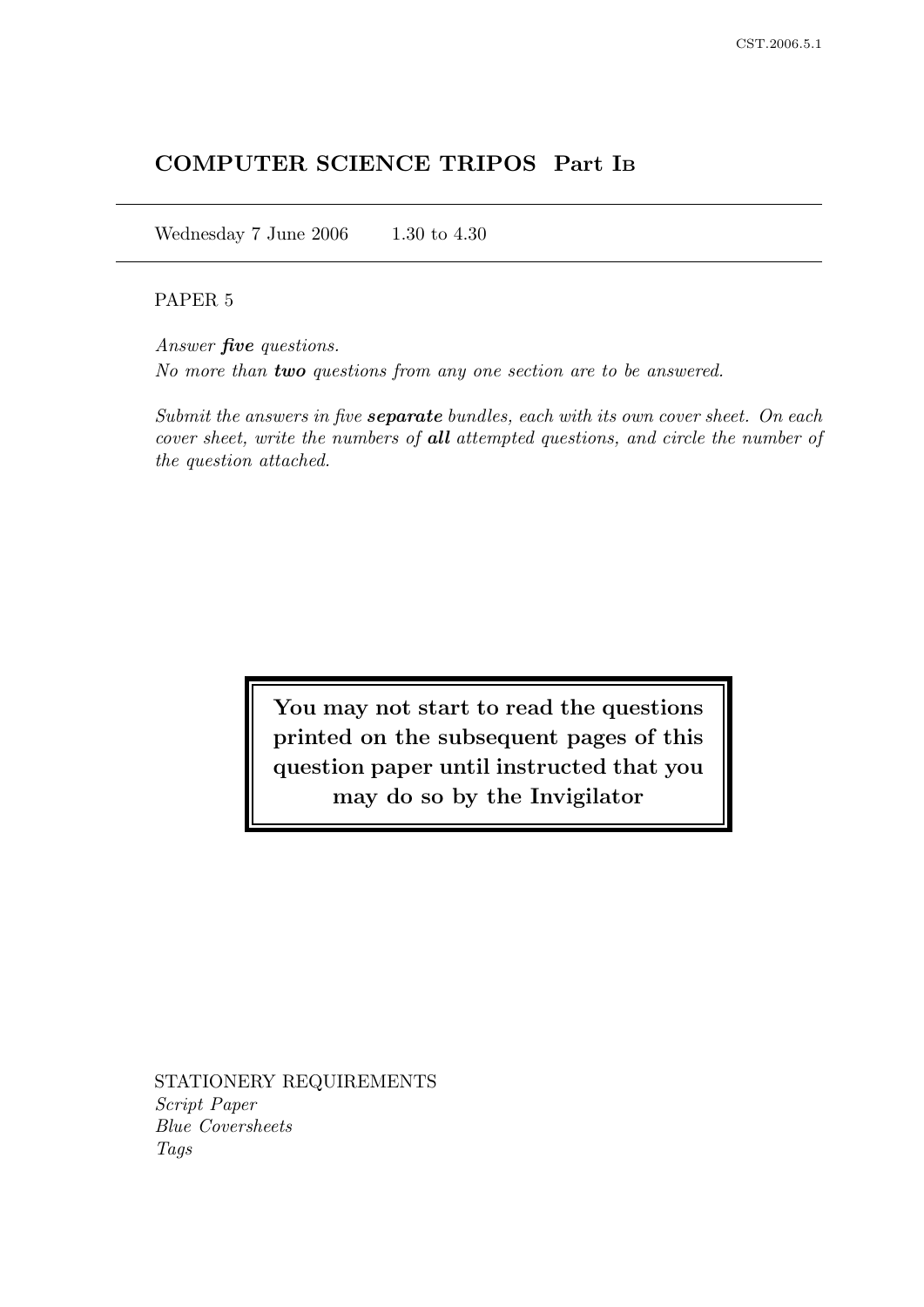### SECTION A

#### 1 Data Structures and Algorithms

Dijkstra developed an efficient algorithm to find shortest paths on a directed graph from a designated source vertex to all other vertices, but only on graphs with nonnegative edge weights.

- (a) Give a clear and complete explanation of the algorithm. Be sure to cover its use of relaxation and to explain what happens if some vertices are not reachable from the source. [5 marks]
- (b) Give a correctness proof for the algorithm. You may use the convergence lemma without having to prove it. [5 marks]

[Hint: here is the convergence lemma. If  $s \leadsto u \rightarrow v$  is a shortest path from s to v, and at some time  $d[u] = \delta(s, u)$ , and at some time after that the edge  $(u, v)$  is relaxed, then, from then on,  $d[v] = \delta(s, v)$ .

Additional hint on notation:  $s \rightarrow u =$  path from s to u consisting of 0 or more edges (0 when  $s \equiv u$ );  $u \rightarrow v =$  path from u to v consisting of precisely one edge;  $d[u]$  = weight of the shortest path found so far from source s to vertex  $u; \delta(s, v)$  = weight of shortest existing path from s to v.

- $(c)$  Why does the algorithm require non-negative edge weights? [2 marks]
- (d) Would the algorithm work if the only negative weights were on edges leaving the source? Justify your answer with a proof or counterexample. [5 marks]
- (e) Consider the following approach for finding shortest paths in the presence of negative edges. "Make all the edge weights positive by adding a sufficiently large biasing constant to each; then find the shortest paths using Dijkstra's algorithm and recompute their weights on the original graph." Will this work? Justify your answer with a proof or counterexample. [3 marks]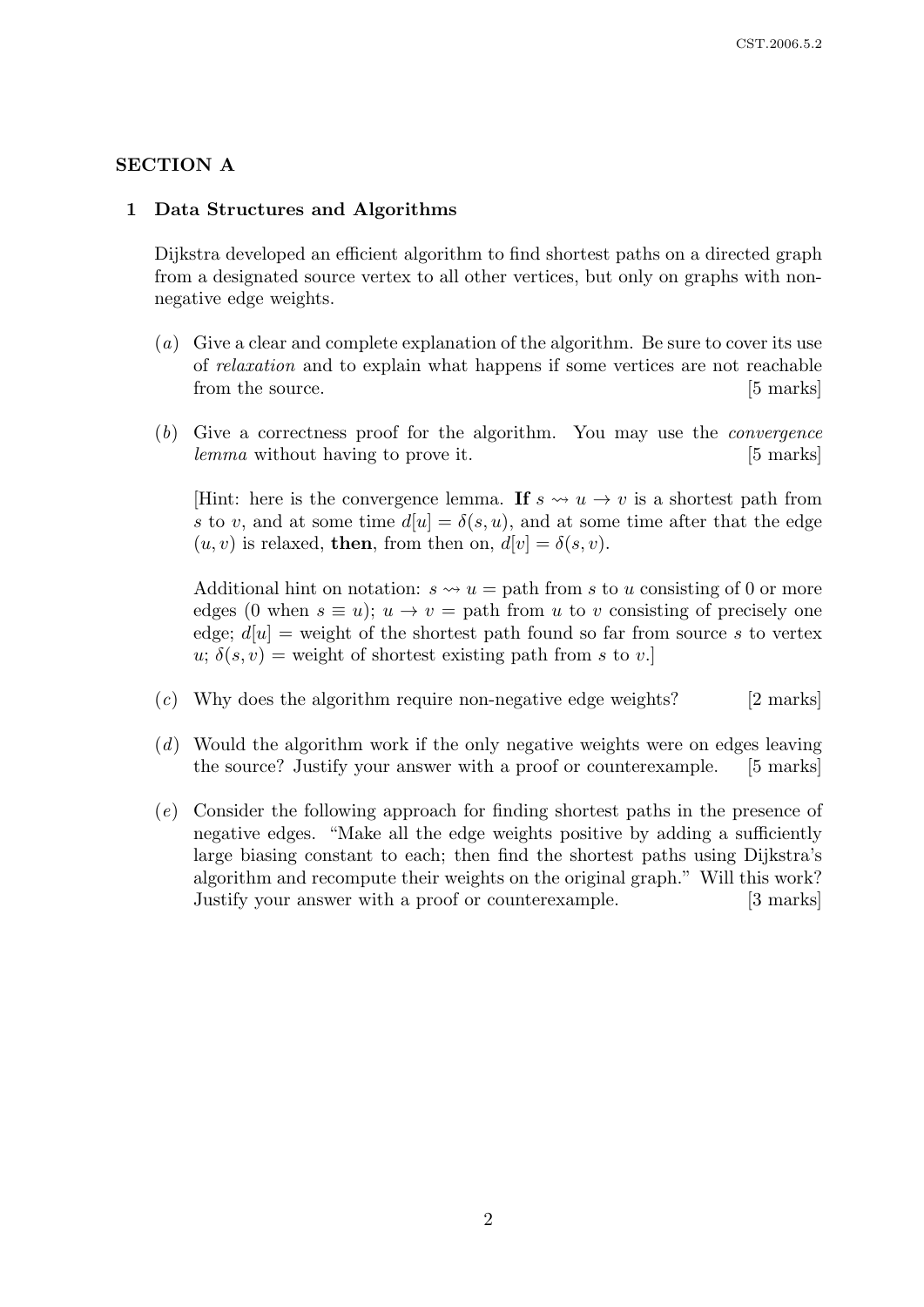# 2 Computer Design

| (a) Why do pipelines exhibit branch and load delays? | $[6 \text{ marks}]$ |
|------------------------------------------------------|---------------------|
|                                                      |                     |

- (b) What impact does pipeline length have on clock frequency? [4 marks]
- (c) Why might a shorter pipeline result in a more power-efficient design? [4 marks]
- (d) Recently we have seen microprocessor manufacturers release dual-processor chips where each processor has a shorter pipeline than the earlier singleprocessor per chip designs. What sort of applications might run better on the older chips and *vice versa*? [6 marks]

# 3 Digital Communication I

- (a) Describe the concepts of *circuit switching* and *packet switching*. [5 marks]
- $(b)$  What are the fundamental advantages of each over the other? [5 marks]
- $(c)$  What is the role of buffering and buffering policy in each approach? [5 marks]
- (d) There is an expectation that in the near future telephony will move from circuit switching to packet switching. Why is this so in light of the advantages of each approach? [5 marks]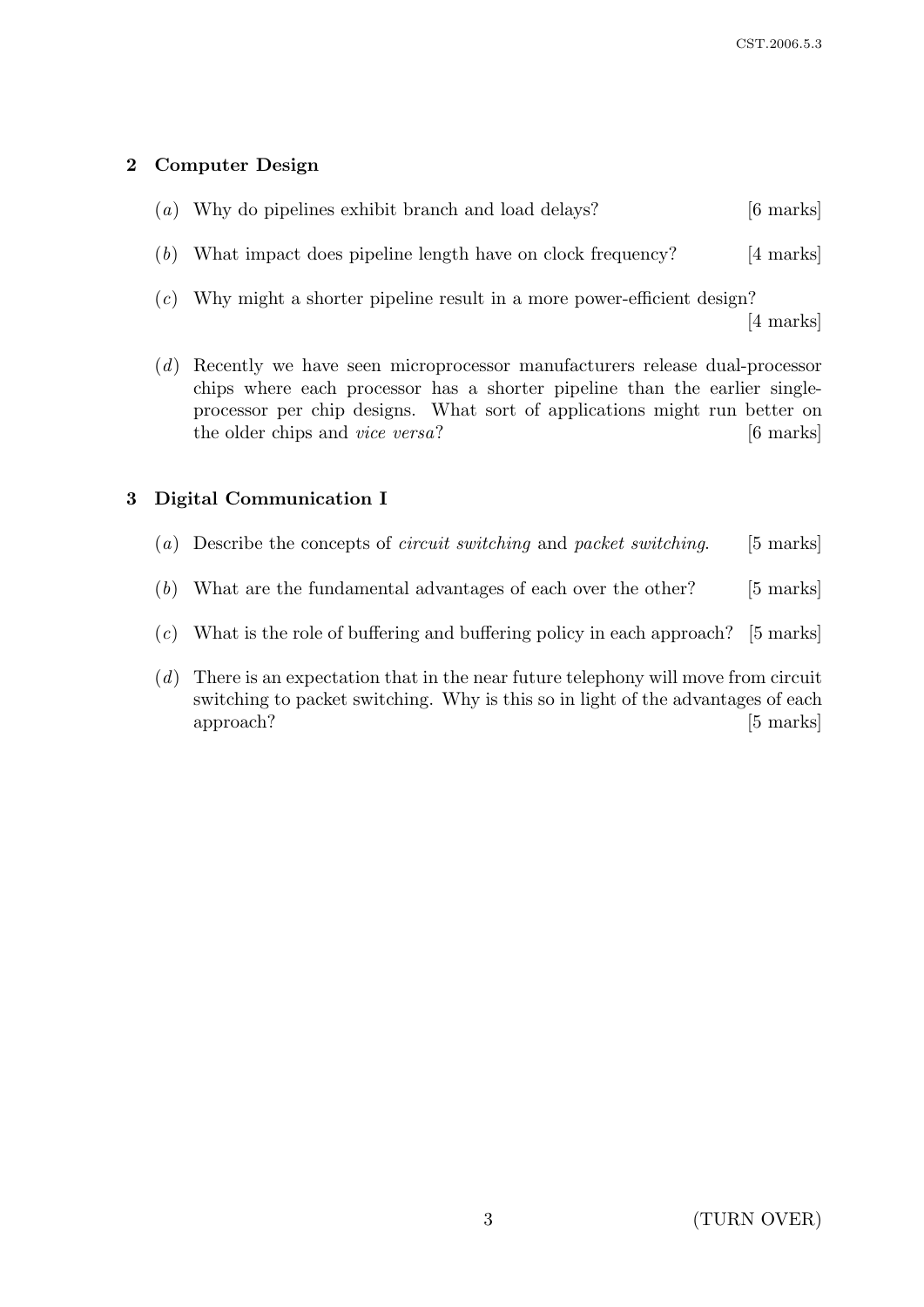### 4 Concurrent Systems and Applications

(a) The following Java interface describes the API for a first-come, first-served (FCFS) mutual exclusion system, designed to work even if threads are interrupted in the enter and exit routines.

```
interface FCFS {
  public void enter();
 public void exit();
}
```
Sketch a concrete class, FCFSImpl, implementing this interface, which does not need to be re-entrant, ensuring that you satisfy the following requirements:

- $(i)$  if a thread is interrupted while executing the entry protocol, it should abort its attempt to gain entry and cleanly terminate the call; you may assume that the calling code will not then enter the critical region; [6 marks]
- (*ii*) the exit protocol should notify a particular thread and not simply call notifyAll(). [6 marks]
- (b) Object allocation graphs can be used to detect deadlock in a concurrent application.
	- $(i)$  Give an example of an object allocation graph and explain the meanings of the different components. [2 marks]
	- (ii) Describe an algorithm which can use an object allocation graph and an object request matrix to determine whether or not deadlock exists. [5 marks]

(iii) Describe how to distinguish between cases in which deadlock has occurred and those in which deadlock is inevitable but is yet to occur. [1 mark]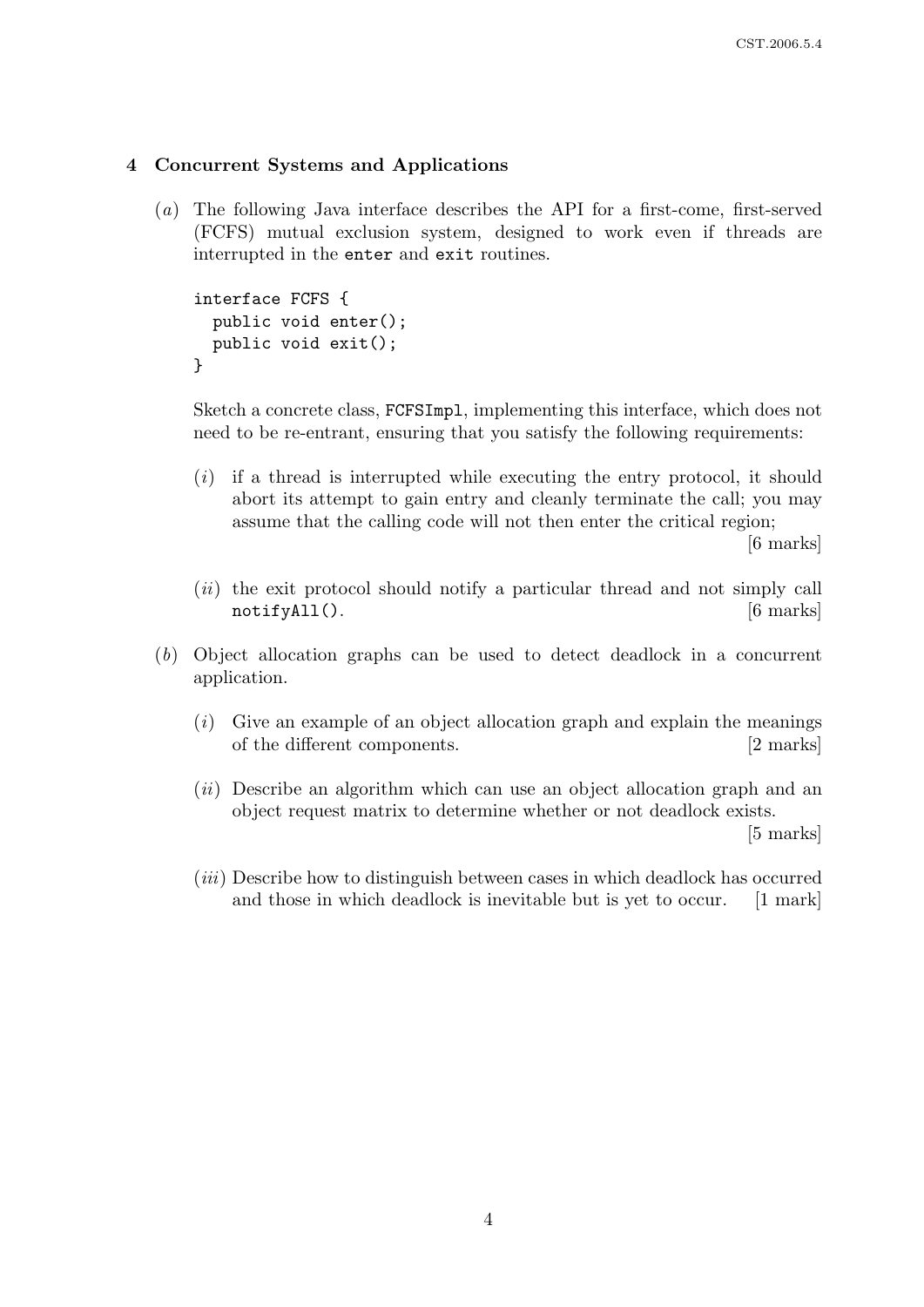# SECTION B

### 5 Computer Graphics and Image Processing

- (a) Give the definition of the cubic Bézier curve.  $[4 \text{ marks}]$
- $(b)$  Derive the conditions necessary to ensure that two cubic Bézier curves join with  $C1$ -continuity.  $[6 \text{ marks}]$
- $(c)$  Describe, in detail, an algorithm for drawing a cubic Bézier curve to a given tolerance using straight lines. You may assume that you already have an algorithm for drawing a straight line. [6 marks]
- (d) Explain why and how homogeneous co-ordinates are used in computer graphics. [4 marks]

#### 6 Compiler Construction

(a) Consider the grammar

$$
S ::= (L) | a
$$

$$
L ::= L, S | S
$$

- (i) Present a right-most derivation for the string  $(a, ((a, a), (a, a))).$ [3 marks]
- (*ii*) Present a left-most derivation for the same string  $(a, ((a, a), (a, a)))$ . [3 marks]
- (b) Automatic garbage collection is an important technique for the implementation of many programming languages. Define each of the following variations:

| $(i)$ Mark and Sweep; | [3 marks] |  |
|-----------------------|-----------|--|
|                       |           |  |

- (*ii*) Copy Collection; [3 marks]
- (*iii*) Generational Collection. [3 marks]
- (c) Write a small program that will produce different values depending on which kind of variable scoping mechanism is used, static or dynamic. Explain your answer. [5 marks]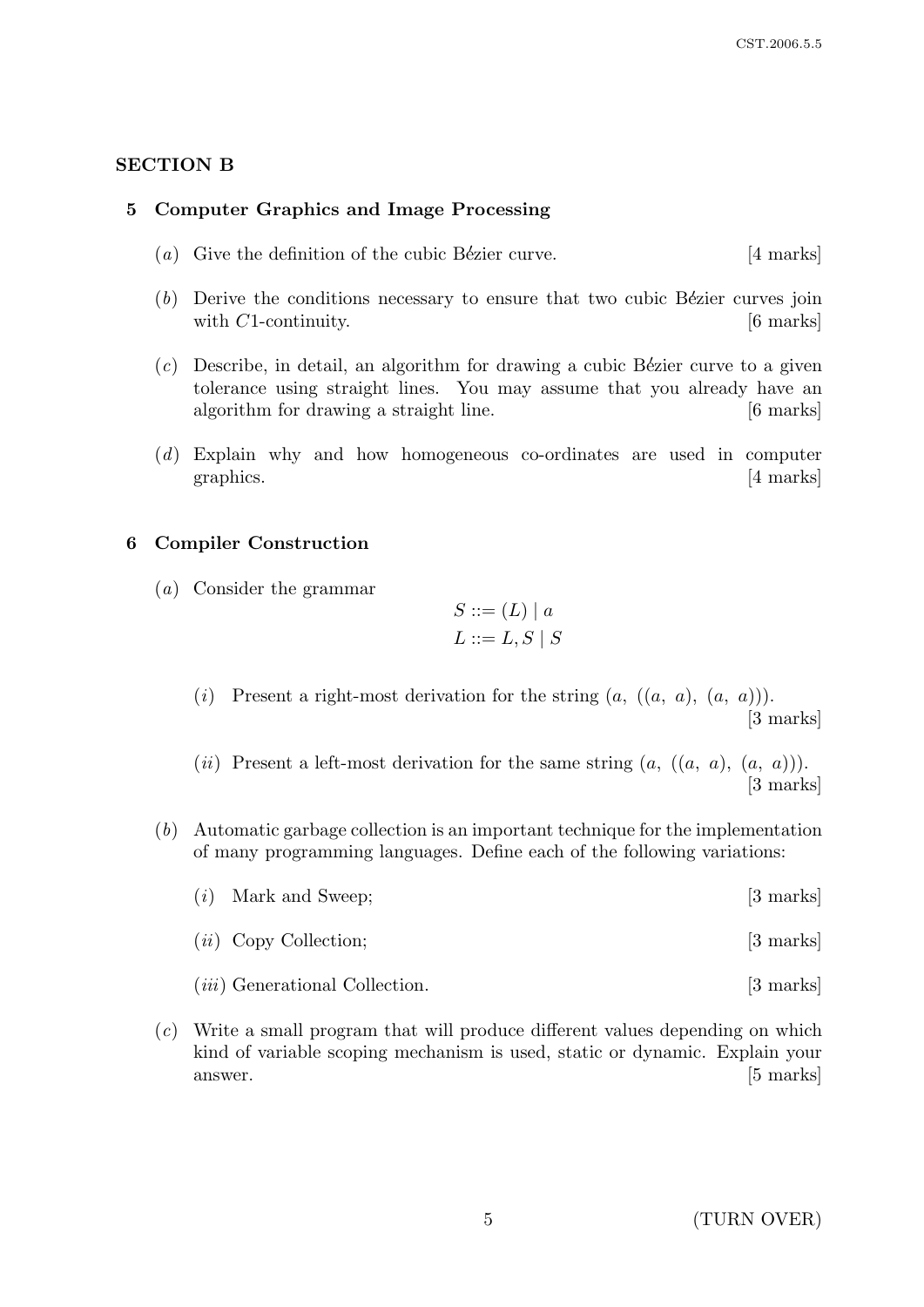# 7 Comparative Programming Languages

 $(a)$  A naïve programmer writes the following Prolog program to implement a quicksort.

```
quicksort( [], []).
quicksort( [X|Tail], Sorted) :-
   split( X, Tail, Small, Big),
   append( SortedSmall, [X|SortedBig], Sorted),
   quicksort( Small, SortedSmall),
   quicksort( Big, SortedBig).
split([X, [], [], [X]).split( X, [Y|Tail], [Y|Small], Big) :-
   X>Y, \vdotssplit( X, Tail, Small, Big).
split(X, [Y|Tail], Small, [Y|Big]) :-
   split( X, Tail, Small, Big).
```
Unfortunately, there are two mistakes that will prevent it running as expected. What are these mistakes and how can they be corrected? [6 marks]

- (b) Explain how the operator ! in the split predicate works and why it is used here. [2 marks]
- (c) Our programmer now decides to improve the efficiency of the program by using difference lists. Explain how the technique works and modify the program to use difference lists by introducing a new predicate quicksort2

quicksort( List, Sorted) :- quicksort2( List, Sorted - []).

[6 marks]

(d) Comment on the space and time complexity of the execution of the two versions of quicksort for the call quicksort  $(2,5,7]$ , X). [6 marks]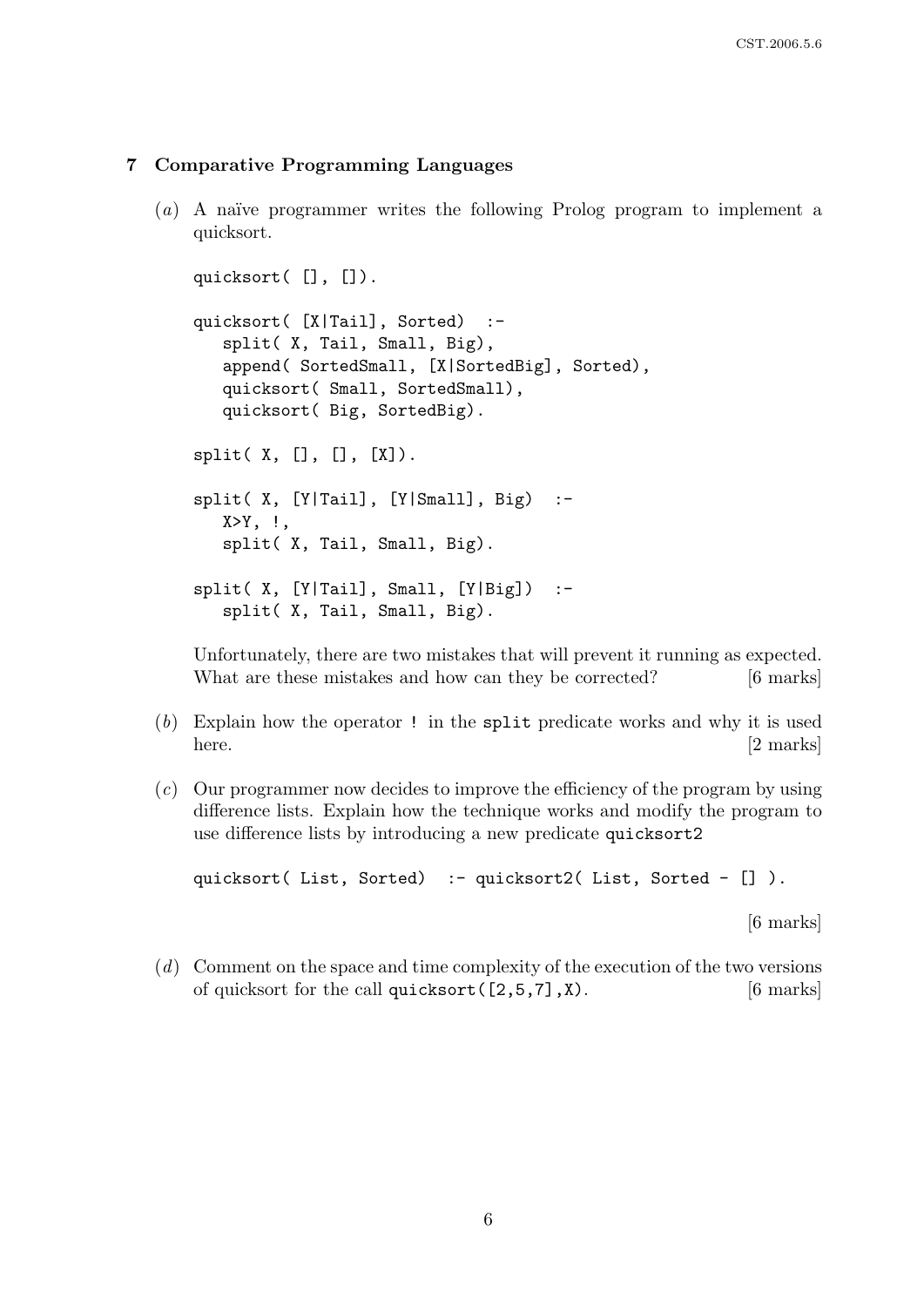#### 8 Databases

- (a) Define Boyce–Codd normal form. [3 marks]
- (b) Suppose that a relation R has n attributes. How many distinct functional dependencies could be defined for  $R$ ? [3 marks]
- (c) The union rule for functional dependencies states that if  $F \models X \rightarrow Y$  and  $F \models X \to Z$ , then  $F \models X \to Y \cup Z$  (this can also be written as  $F \models X \to Z$  $Y, Z$ ).

Prove this rule using only Armstrong's axioms. [5 marks]

(d) Heath's Theorem states that if  $R(A, B, C)$  satisfies the functional dependency  $A \rightarrow B$ , where A, B, and C are disjoint non-empty sets of attributes, then

$$
R = \pi_{A,B}(R) \bowtie_A \pi_{A,C}(R),
$$

where  $\bowtie_A$  is the equi-join on the attributes of A. Prove this theorem.

[9 marks]

# SECTION C

#### 9 Logic and Proof

- (a) For each of the following equivalences, state whether it holds or not, justifying each answer rigorously.
	- (i)  $((P \rightarrow Q) \rightarrow R) \rightarrow P \simeq P \vee (Q \wedge \neg R)$  [3 marks]

$$
(ii) \ (\forall x P(x)) \to (\exists x Q(x)) \simeq \exists x [P(x) \to Q(x)] \tag{5 marks}
$$

(b) For the following formula, present *either* a sequent calculus proof or a falsifying interpretation.

$$
[\forall x \exists y P(x, y)] \rightarrow [\forall x P(x, f(x))]
$$
 [4 marks]

 $(c)$  For the following formula, in modal logic S4, present *either* a sequent calculus proof or a falsifying interpretation.

$$
\Box(A \land \Diamond B) \to (\Box A \land \Diamond B) \qquad [8 \text{ marks}]
$$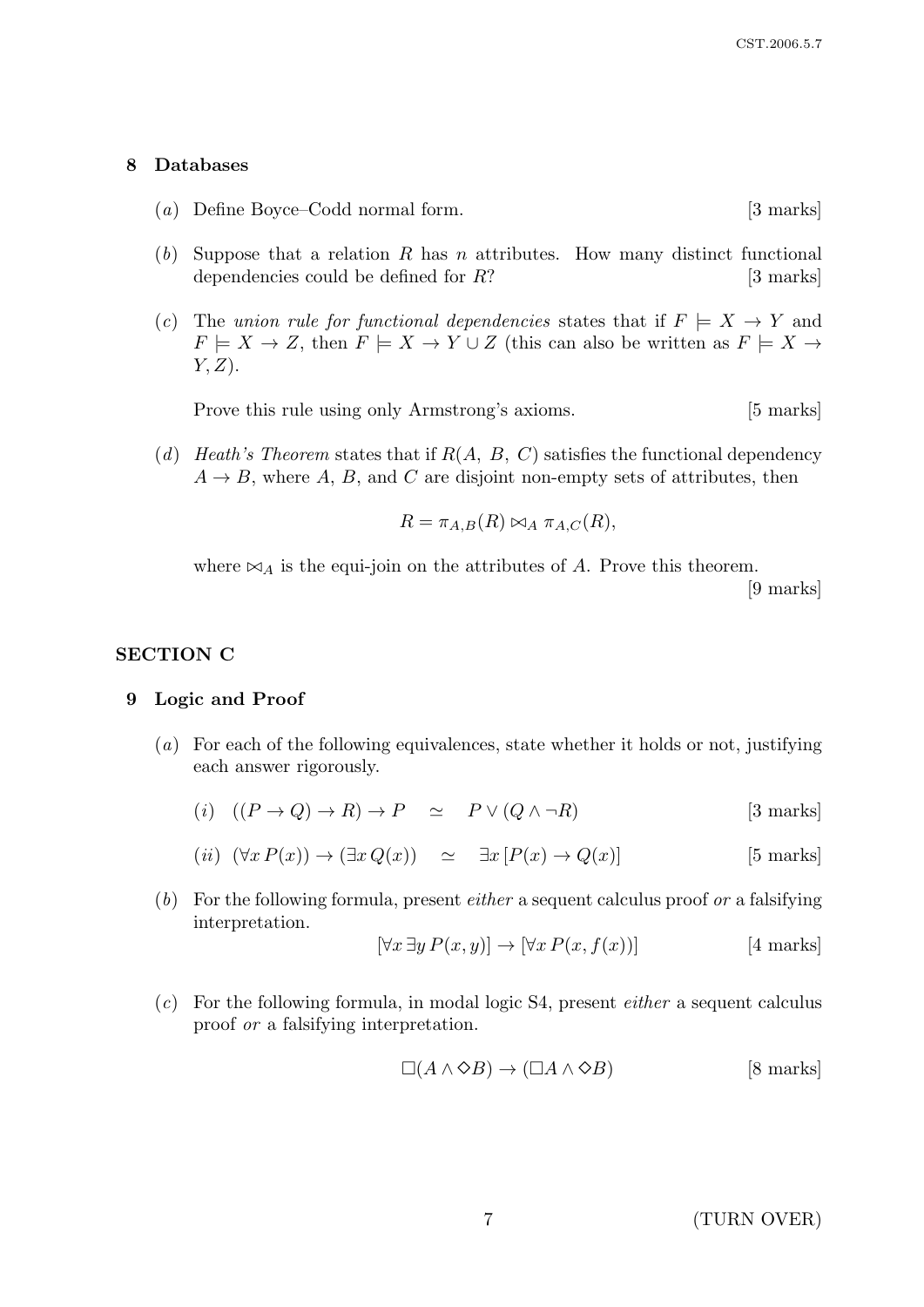#### 10 Foundations of Functional Programming

In this question you will be using a polymorphic type-reconstruction algorithm similar to that used in ML. Your answer will be expected to contain sufficient explanation of the overall method to explain how it applies in the particular cases considered.

- (a) The fixed-point operator Y satisfies the equation  $Y f = f(Y f)$ . Follow through your general type deduction algorithm on this equation, and either deduce a polymorphic type for  $Y$  *or* show that one does not exist.  $[5 \text{ marks}]$
- (b) The lambda-expression

$$
\lambda f.(\lambda g.f(gg))(\lambda g.f(gg))
$$

behaves as a fixed-point operator.

- (i) Show that it satisfies the equation given in part  $(a)$ . [5 marks]
- (ii) Perform type-deduction on this lambda-expression and again either deduce a type for it or show that one cannot be found. [5 marks]
- (c) In the context of type-derivation, explain relationships and differences between the following two lines of ML-style code:

let fun I  $x = x$  in (I 1, I 2, I 3) end;  $(lambda I \implies (I 1, I 2, I 3))$   $(lambda x \implies x);$ 

[5 marks]